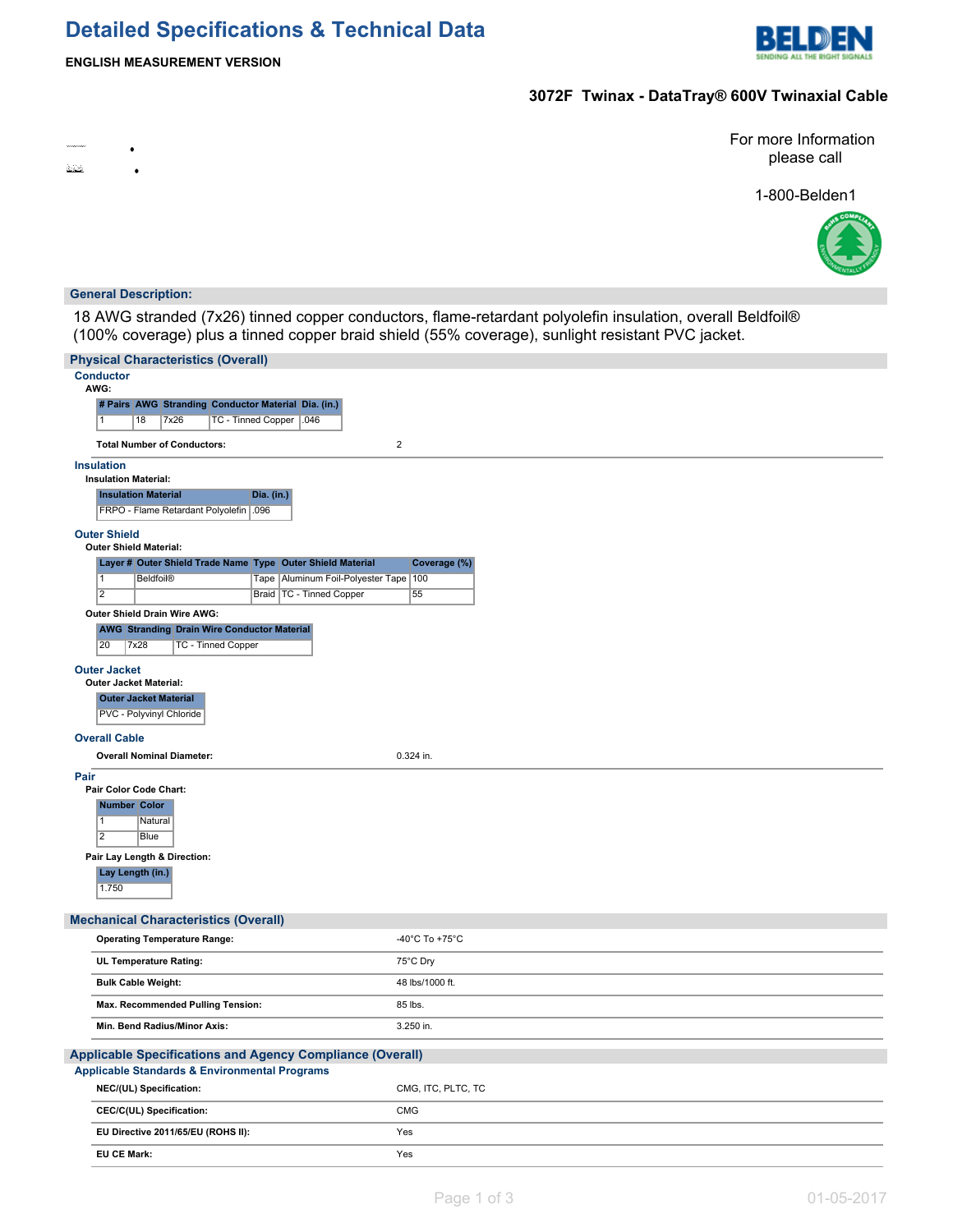# **Detailed Specifications & Technical Data**



### **ENGLISH MEASUREMENT VERSION**

## **3072F Twinax - DataTray® 600V Twinaxial Cable**

| EU Directive 2000/53/EC (ELV):                            | Yes               |  |  |  |  |  |  |
|-----------------------------------------------------------|-------------------|--|--|--|--|--|--|
| EU Directive 2002/95/EC (RoHS):                           | Yes               |  |  |  |  |  |  |
| EU RoHS Compliance Date (mm/dd/yyyy):                     | 10/13/2005        |  |  |  |  |  |  |
| EU Directive 2002/96/EC (WEEE):                           | Yes               |  |  |  |  |  |  |
| EU Directive 2003/11/EC (BFR):                            | Yes               |  |  |  |  |  |  |
| CA Prop 65 (CJ for Wire & Cable):                         | Yes               |  |  |  |  |  |  |
| MII Order #39 (China RoHS):                               | Yes               |  |  |  |  |  |  |
| <b>PMSHA Specification:</b>                               | P-MSHA SC-182/7   |  |  |  |  |  |  |
| <b>Flame Test</b>                                         |                   |  |  |  |  |  |  |
| <b>UL Flame Test:</b>                                     | UL1685 UL Loading |  |  |  |  |  |  |
| C(UL) Flame Test:                                         | FT4               |  |  |  |  |  |  |
| <b>IEEE Flame Test:</b>                                   | 1202              |  |  |  |  |  |  |
| <b>Suitability</b>                                        |                   |  |  |  |  |  |  |
| <b>Sunlight Resistance:</b>                               | Yes               |  |  |  |  |  |  |
| Plenum/Non-Plenum                                         |                   |  |  |  |  |  |  |
| Plenum (Y/N):                                             | No                |  |  |  |  |  |  |
| <b>Electrical Characteristics (Overall)</b>               |                   |  |  |  |  |  |  |
| Nom. Characteristic Impedance:                            |                   |  |  |  |  |  |  |
| Impedance (Ohm)<br>78.000                                 |                   |  |  |  |  |  |  |
| Nom. Inductance:                                          |                   |  |  |  |  |  |  |
| Inductance (µH/ft)<br>.12                                 |                   |  |  |  |  |  |  |
| Nom. Mutual Capacitance:                                  |                   |  |  |  |  |  |  |
| Capacitance (pF/ft)                                       |                   |  |  |  |  |  |  |
| 19.5                                                      |                   |  |  |  |  |  |  |
| Nominal Velocity of Propagation:<br><b>VP</b> (%)<br>64.5 |                   |  |  |  |  |  |  |
| <b>Nominal Delay:</b>                                     |                   |  |  |  |  |  |  |
| Delay (ns/ft)<br>1.58                                     |                   |  |  |  |  |  |  |
| Nom. Conductor DC Resistance:                             |                   |  |  |  |  |  |  |
| DCR @ 20°C (Ohm/1000 ft)<br>6.9                           |                   |  |  |  |  |  |  |
| Nominal Outer Shield DC Resistance:                       |                   |  |  |  |  |  |  |
| DCR @ 20°C (Ohm/1000 ft)<br>3.2                           |                   |  |  |  |  |  |  |
| Nom. Attenuation:                                         |                   |  |  |  |  |  |  |
| Freq. (MHz) Attenuation (dB/100 ft.)                      |                   |  |  |  |  |  |  |
| .52<br>$\mathbf{1}$<br>10<br>1.98                         |                   |  |  |  |  |  |  |
| 50<br>3.78                                                |                   |  |  |  |  |  |  |
| 100<br>5.35                                               |                   |  |  |  |  |  |  |
| 200<br>7.57<br>400<br>10.7                                |                   |  |  |  |  |  |  |
| Max. Operating Voltage - UL:                              |                   |  |  |  |  |  |  |
| <b>Voltage</b>                                            |                   |  |  |  |  |  |  |
| 600 V RMS (NEC Type TC)                                   |                   |  |  |  |  |  |  |
| 300 V RMS (NEC Type PLTC)<br>300 V RMS (NEC Type CMG)     |                   |  |  |  |  |  |  |
|                                                           |                   |  |  |  |  |  |  |
| <b>Notes (Overall)</b>                                    |                   |  |  |  |  |  |  |
| Notes: For CPE jacketed version order Part No. YM45044.   |                   |  |  |  |  |  |  |
| <b>Put Ups and Colors:</b>                                |                   |  |  |  |  |  |  |

| Item#          | Putup    | <b>Ship Weight</b> | Color       | <b>Notes</b> | <b>Item Desc.</b>     |
|----------------|----------|--------------------|-------------|--------------|-----------------------|
| MD1810 C551000 | 1.000 FT | 69,000 LB          | BLUE, CAIRO |              | #18 FS PR FRPP SH PVC |